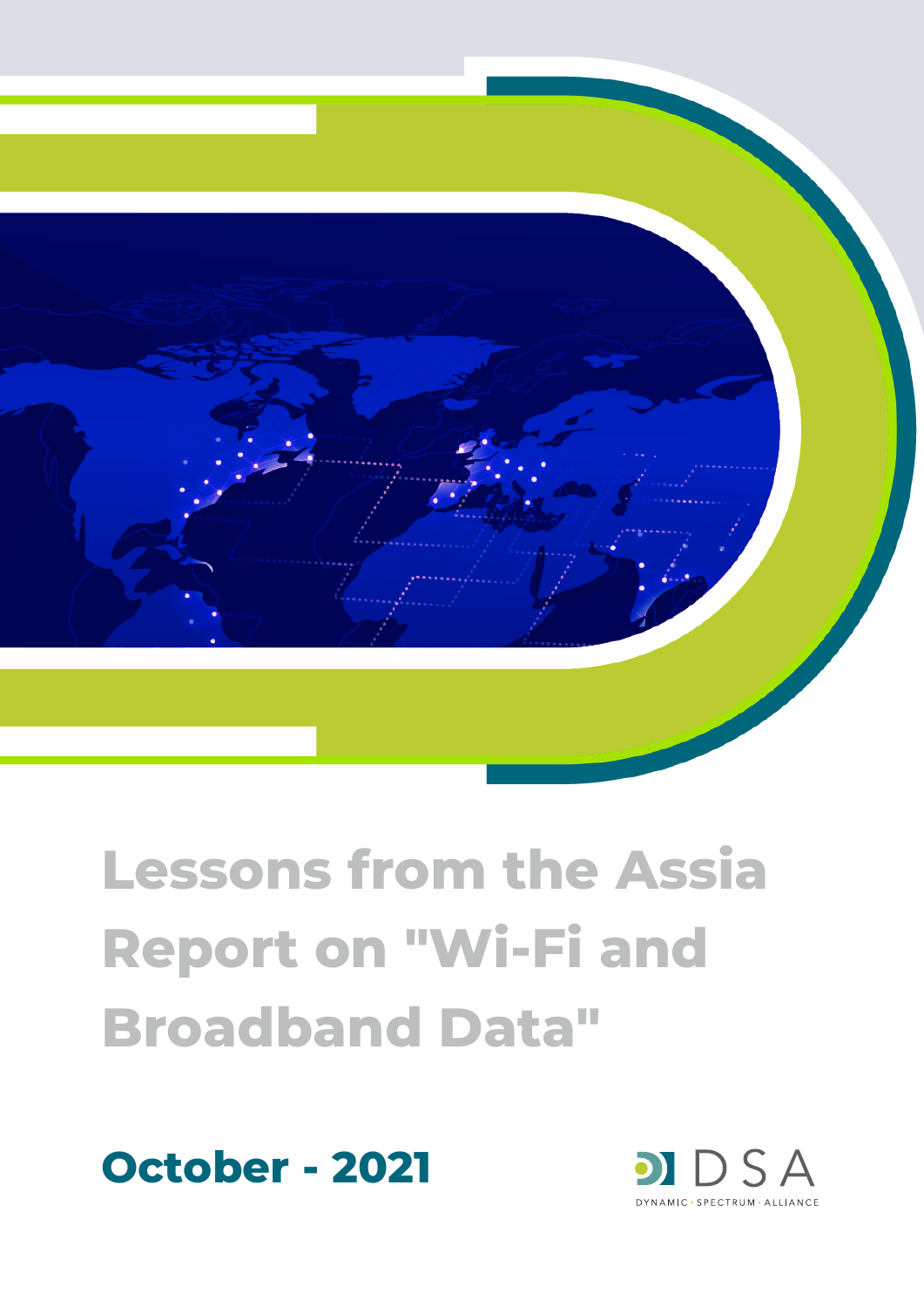#### **EXECUTIVE SUMMARY**

ASSIA's State of Wi-Fi report provides real world measured data of the Wi-Fi traffic volume, the service latency as well as indications of the intensity of the spectrum use (interference and congestion).

In particular, the report suggests that:

· Wi-Fi mid-band traffic is approximately doubling every two to three years, in line with historical trends,

· Further increase of the intensity of the spectrum use would lead to degradation of the Quality of Experience (QoE).

It is reasonable to assume that the Wi-Fi mid-band traffic will keep on growing following historical trends and that by 2026 the Wi-Fi mid-band traffic will be spread equally among the 2.4, 5 and 6 GHz bands. Under these assumptions, it is straightforward to estimate the impact of the recent USA/Canada and European decision on opening the 6 GHz band, i.e. analyse when the current intensity of the spectrum use is likely to be met, taking into account the additional spectrum available. Such analysis suggests that:

**· USA/Canada regulators adopted a 6 GHz decision (1200 MHz) that secures sufficient spectrum for Wi-Fi for the next 5 years.**

**· European regulators adopted a 6 GHz decision (480 MHz) that secures sufficient spectrum for Wi-Fi for the next 2 years.**

| AP          | <b>Access Point</b>              |
|-------------|----------------------------------|
| <b>CAGR</b> | Compound annual growth rate      |
| <b>DSA</b>  | <b>Dynamic Spectrum Alliance</b> |
| <b>GB</b>   | Gigabytes                        |
| QOE         | <b>Quality of Experience</b>     |
| TSD         | <b>Traffic Spectrum Density</b>  |

#### **ABBREVIATIONS**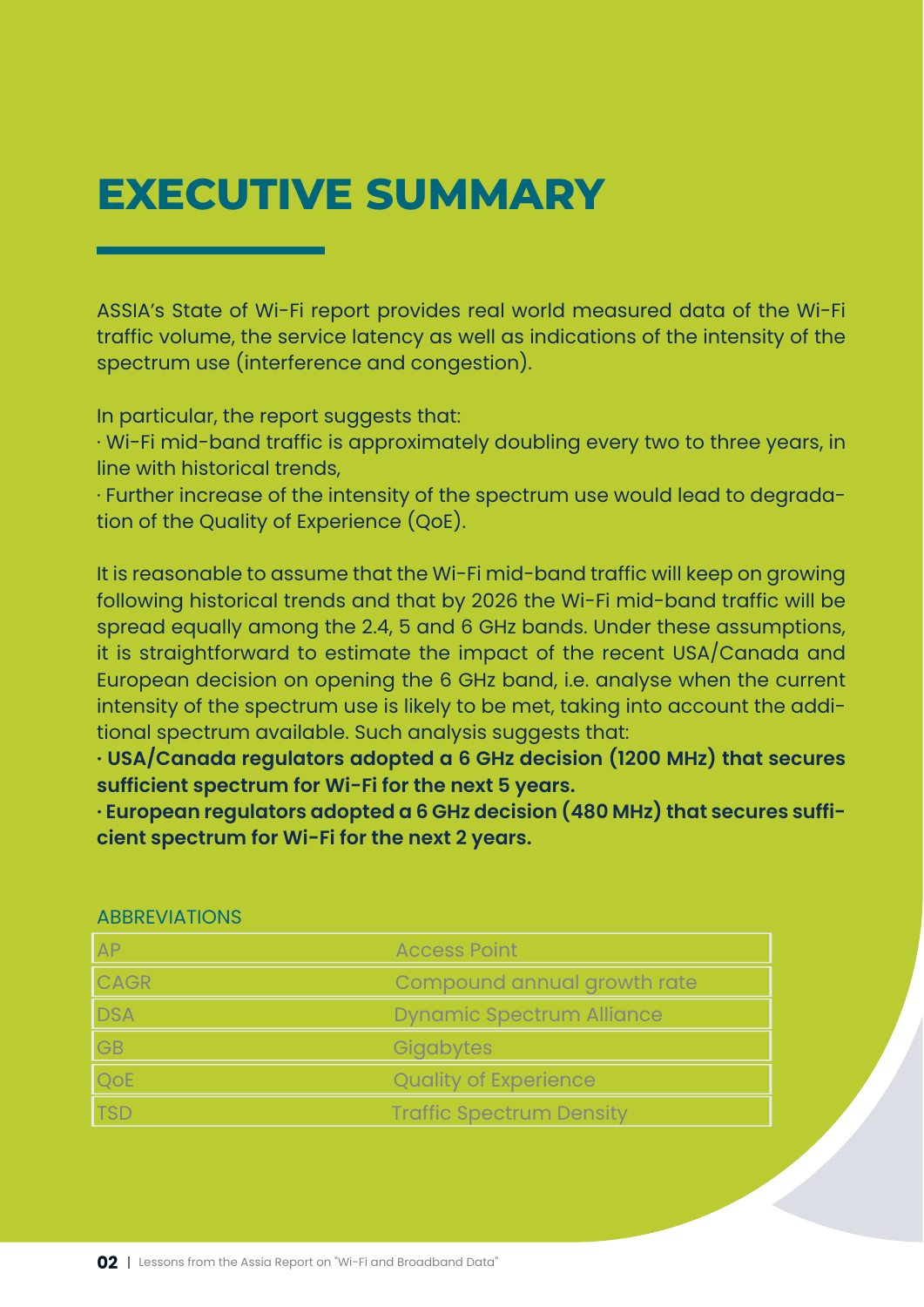

#### **INTRODUCTION**

The Dynamic Spectrum Alliance commissioned ASSIA in June 2020 to produce a report assessing the evolution of the Wi-Fi traffic and spectrum use. The State of Wi-Fi Report was presented by ASSIA during the Dynamic Spectrum Alliance (DSA) Global Summit on 8th June 2021.

The report presents direct measurement of Wi-Fi Key Performance Indicators measured millions of Wi-Fi connections in USA/Canada and Europe. As such, the Report is not intended to provide projection and analysis. Its aim is simply to gather the most accurate data possible about Wi-Fi Quality of Service and Wi-Fi spectrum usage, which is one of ASSIA's areas of expertise.

While precisely assessing the current State of Wi-Fi is in itself a significant contribution, the report does not provide projection on the likely evolution of Wi-Fi or analysis of potential consequences in 5 years. Such projection relies on assumptions and theoretical analysis and is by nature uncertain. It is therefore best kept separate from the State of Wi-Fi Report which is 100% factual (reporting past measured data).

Nevertheless, prediction of the evolution of Wi-Fi traffic and QoS is important for regulators who must make spectrum decisions now to ensure that future Wi-Fi QoS remains compatible with their regulatory goals and objectives.

DSA members conducted below a simple projection in order to provide regulators with insights on how the State of Wi-Fi Report informs them about future Wi-Fi traffic and QoS that should be expected in their region.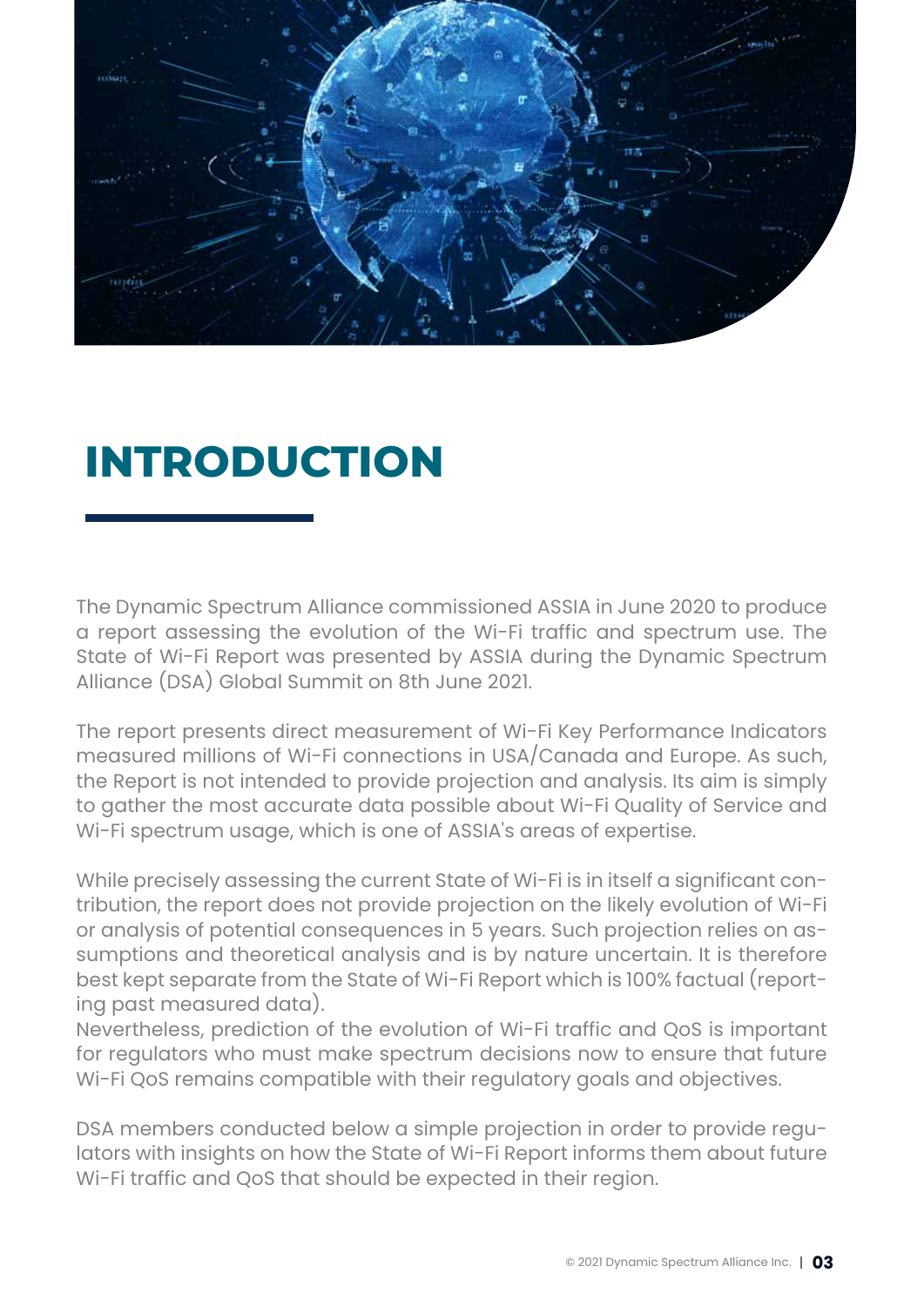### **AVAILABILITY IN EUROPE AND USA/CANADA WI-FI MID-BAND SPECTRUM**

In order to predict the future spectrum use, it is necessary to determine the spectrum available today and the spectrum that will become available going forward. ASSIA's State of Wi-Fi Report currently focuses on 2.4 and 5 GHz bands which correspond to the vast majority of use cases today. Although Wi-Fi 6E equipment is available, use of the 6GHz band is currently limited and not yet tracked by the ASSIA report. Still, by 2025, it is reasonable to assume that most Wi-Fi equipment will leverage all three mid-bands, i.e. 2.4, 5 and 6 GHz bands. On the contrary, the mmW bands are likely to complement the mid-bands, not to replace them. While they offer wider BW, they also offer much more limited range. Therefore, it seems reasonable to assume that the 57-71 GHz band will be used for other types of applications and environments, but can be treated independently of RLAN in mid-bands.

**Assumption 1:** Projection focuses on mid-bands, i.e. does not take 57-71 GHz into account.

**Assumption 2:** The vast majority of the mid-band use is currently in 2.4 and 5 GHz bands, whereas by 2025, the traffic should be distributed between 2.4, 5 and 6 GHz bands.

Following Assumption 1 and Assumption 2, the mid-band spectrum available to RLANs is provided in Table 1.

| Table 1: RLAN Spectrum availability in mid-bands |                                 |                |              |  |  |  |
|--------------------------------------------------|---------------------------------|----------------|--------------|--|--|--|
|                                                  | <b>2.4 and 5 GHz</b>            | 6 GHz          | <b>Total</b> |  |  |  |
| USA and Canada                                   | $83 + 580 = 663.5$ MHz 1200 MHz |                | 1863.5 MHz   |  |  |  |
| <b>Europe</b>                                    | $83 + 455 = 538.5$ MHz          | <b>480 MHz</b> | 1018.5 MHz   |  |  |  |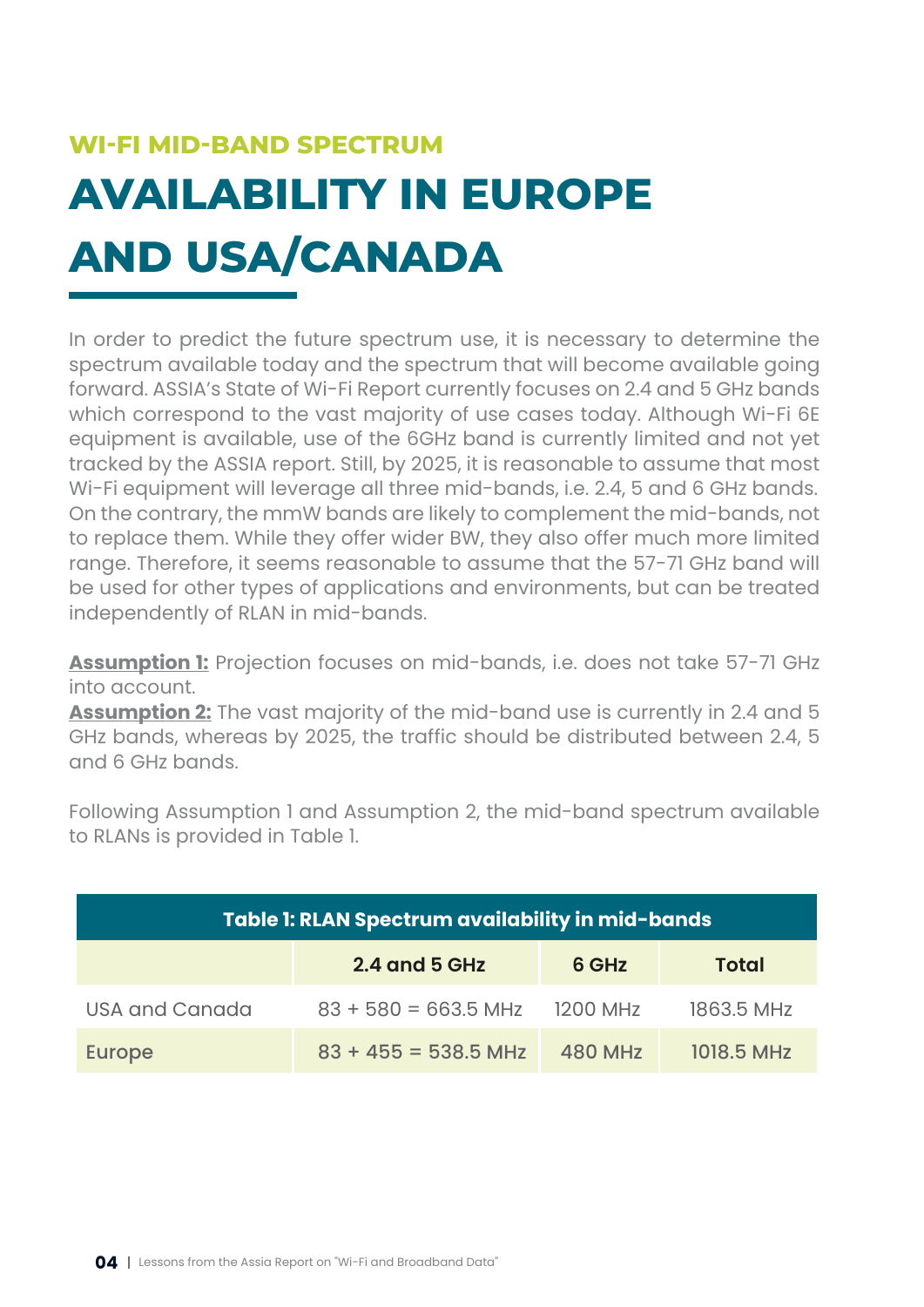## **WI-FI MID-BAND TRAFFIC EVOLUTION IN EUROPE**

ASSIA's State of Wi-Fi report provides the Wi-Fi traffic volume delivered by each Access Point (AP) per Day for the 2.4 and the 5GHz bands, as indicated in Table 2. The report also provides the corresponding Compound Annual Growth Rate (CAGR), also indicated in Table 2.

| Table 2: Wi-Fi mid band traffic volume and CAGR |          |                                                  |             |  |  |  |
|-------------------------------------------------|----------|--------------------------------------------------|-------------|--|--|--|
|                                                 |          | Band (GHz) Traffic (GB/AP/Day) CAGR (% per year) |             |  |  |  |
| USA/Canada                                      | 2.4<br>5 | 7.5<br>9.5                                       | 4.4<br>30.2 |  |  |  |
|                                                 |          |                                                  |             |  |  |  |
| Europe                                          | 2.4      | 5.5                                              | 42          |  |  |  |
|                                                 | 5        | 7.6                                              | 42          |  |  |  |

ASSIA voluntarily did not include the bump in Wi-Fi traffic that occurred during the first months of COVID, but included measures from June 2020 onwards. The growth rates measured subsequently seem to correspond more to long term data increase trends.

Furthemore, the CAGR reported by ASSIA is comparable to growth rate previously reported by reports such as the CISCO VNI. For example, the CISCO VNI 2017-2022 predicted that mobile off-load traffic would grow from 13.4 exabytes/month in 2017 to 111.4 exabytes/month by 2022, corresponding to a CAGR of 50%.

There is therefore no reason to consider that this growth rate will change significantly going forward.

**Assumption 3:** The CAGR of Wi-Fi mid band traffic is assumed constant over 2021-2026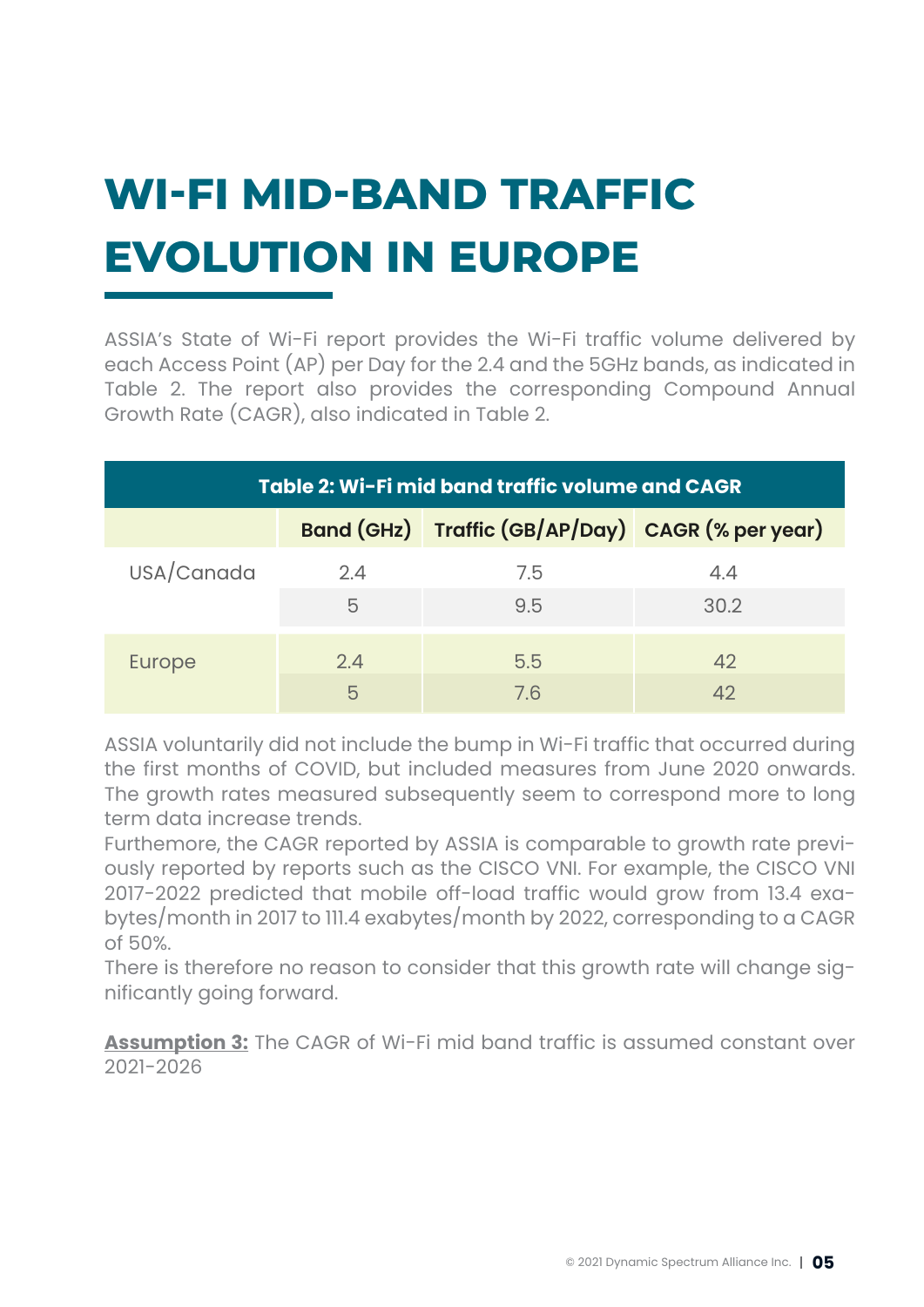Assumption 3 leads to the projection of the traffic evolution in years to come detailed in Table 4.

| Table 4: Mid-band RLAN traffic projection (GB/AP/Day) |              |      |       |       |       |       |                   |
|-------------------------------------------------------|--------------|------|-------|-------|-------|-------|-------------------|
|                                                       |              | 2021 | 2022* | 2023* | 2024* | 2025* | 2026*             |
| USA/Canada                                            | 2.4 GHz      | 7.5  | 7.8   | 8.2   | 8.5   | 8.9   | 9.3               |
|                                                       | 5 GHz        | 9.5  | 12.4  | 16.1  | 21.0  | 27.3  | 35.5              |
|                                                       | <b>Total</b> | 17.0 | 20.2  | 24.3  | 29.5  | 36.2  | 44.8              |
| <b>Europe</b>                                         | $2.4$ GHz    | 5.5  | 7.8   | 11.1  | 15.7  | 22.4  | 31.8              |
|                                                       | 5 GHz        | 7.6  | 10.8  | 15.3  | 21.8  | 30.9  | 43.9              |
|                                                       | <b>Total</b> | 13.1 | 18.6  | 26.4  | 37.5  | 53.3  | $75.\overline{6}$ |

*Measured Data \*Projection based on ASSIA's measurements of traffic and traffic growth*

#### **Projecting spectrum use**

Detailed projection of exact band by band estimation of parameters such as latency, interference or congestion depends on many parameters such as technology market penetration, evolution of the deployment topology (if any) and traffic patterns evolution due to new applications.

On the other hand, a simple measure to assess how intensely the spectrum is used would be to estimate how much traffic is delivered per each Access Point (AP) per MHz per day (referred to in the following as Traffic Spectrum Density - TSD). TSD enables regulators to estimate the impact of spectrum allocation on the intensity of the spectrum use, all other aspects being equal.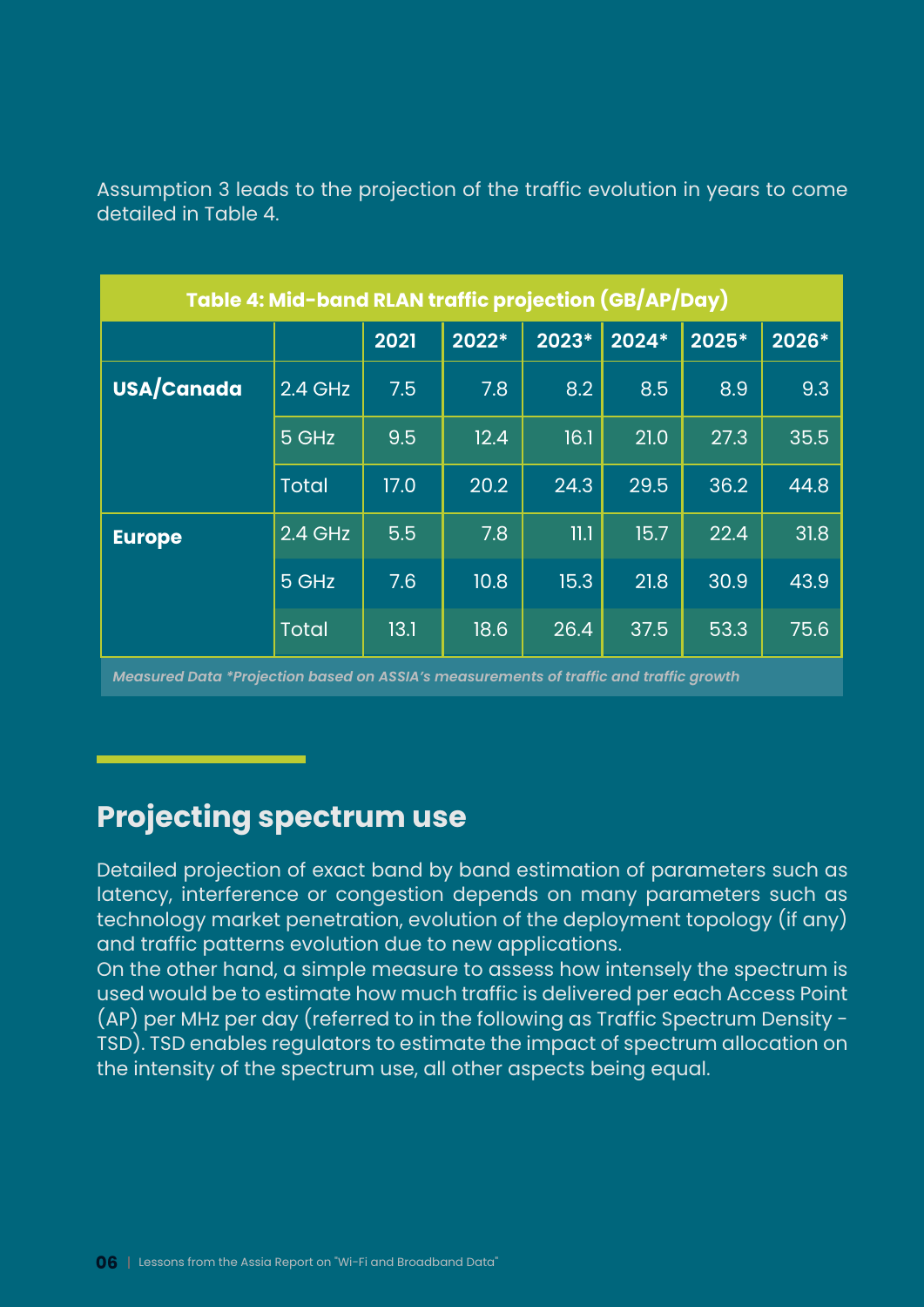The appropriate target TSD - how much GB per AP per MHz is appropriate before interference/congestion grows beyond acceptable - is essentially subject to discussion. More advanced technology and denser topology could increase the acceptable TSD, while more advanced apps may rely on better connectivity QoE and therefore lower the acceptable target TSD. While projecting how this value would evolve in the future goes beyond the scope of this whitepaper, it is straightforward to project when the combination of additional spectrum and traffic increase will lead to a TSD equivalent to what it is today.

Additionally, it is worth noting that ASSIA's State of Wi-Fi Report indicates difficulty linked with congestion occurring in USA/Canada with the current TSD, further suggesting that the current level of usage of the Wi-Fi band cannot be exceeded without negative consequences on the QoE.

**Proposition:** the intensity of the Wi-Fi spectrum usage will be estimated by the Traffic Spectrum Density, i.e. how many GB are expected to be delivered per day, per MHz, per AP.

Following this proposition, the traffic spectrum density measurement (2021) and estimation (2022-2026) are provided in Table 5.

| <b>Table 5: Traffic Spectrum Density</b><br>measurement (2021) and estimation (2022-2026) |                      |       |       |       |       |       |       |
|-------------------------------------------------------------------------------------------|----------------------|-------|-------|-------|-------|-------|-------|
|                                                                                           |                      | 2021  | 2022  | 2023  | 2024  | 2025  | 2026  |
| USA/Canada                                                                                | Without<br>6 GHz     | 0.026 | 0.030 | 0.037 | 0.044 | 0.055 |       |
|                                                                                           | <b>With</b><br>6 GHz |       | 0.011 | 0.013 | 0.016 | 0.019 | 0.024 |
|                                                                                           | Without<br>6 GHz     | 0.024 | 0.035 | 0.049 | 0.070 | 0.099 |       |
| <b>Europe</b>                                                                             | <b>With</b><br>6 GHz |       | 0.018 | 0.026 | 0.037 | 0.052 | 0.074 |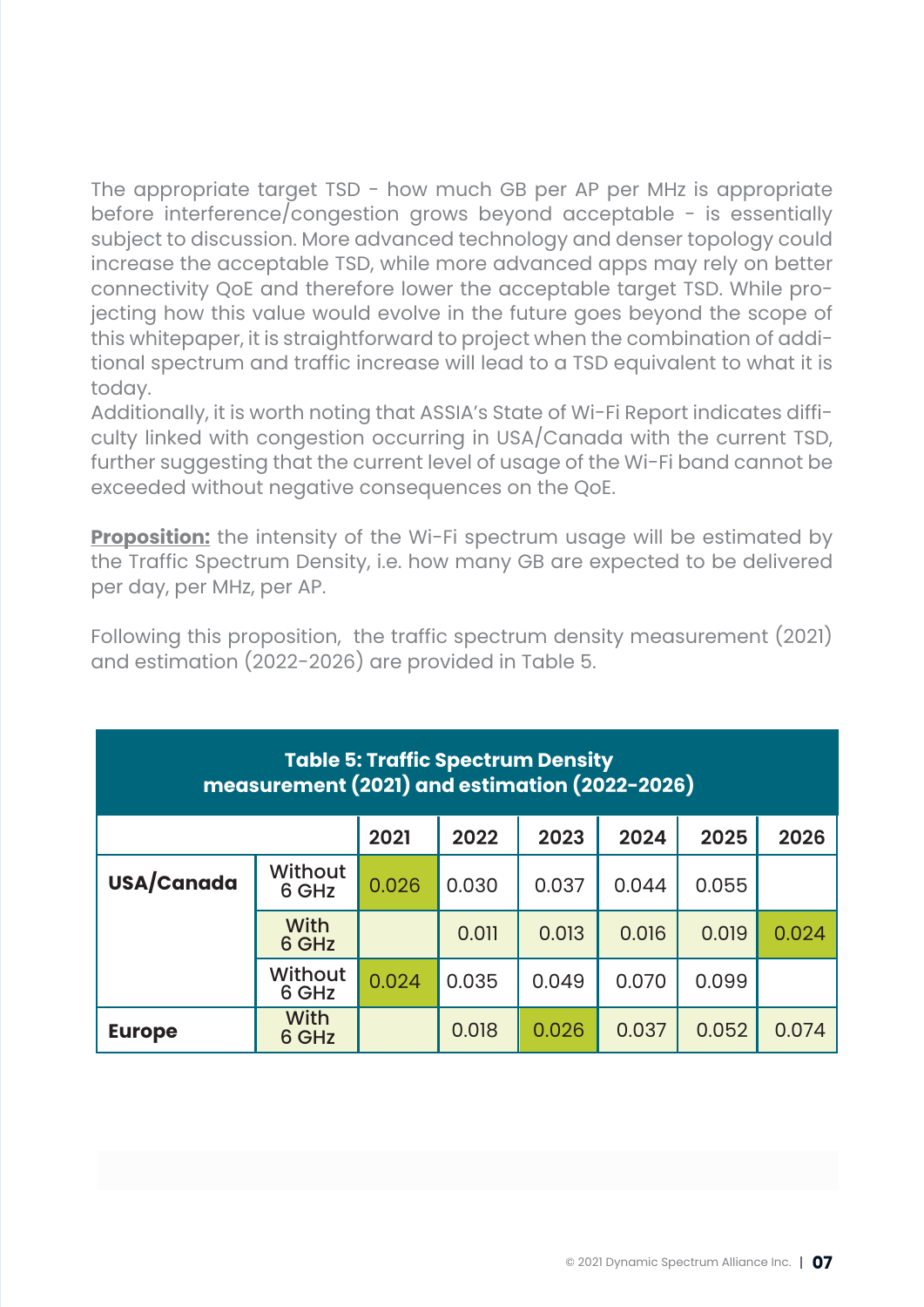Opening the 6 GHz in USA/Canada (1200 MHz) means that, provided the traffic keeps growing at the same rate as it does today (in line with historical trends), the mid-band Wi-Fi spectrum will be as intensively used in 2026 as it is today. The 1200 MHz of additional spectrum are sufficient to cover 5 years worth of traffic growth.

Opening the lower 6 GHz in Europe (480 MHz) means that, provided the traffic keeps growing at the same rate as it does today (in line with historical trends), the mid-band Wi-Fi spectrum will be as intensively used in 2023 as it is today. The 480 MHz of additional spectrum are sufficient to cover 2 years worth of traffic growth.

ADDITIONAL NOTE

This study was conducted in USA/Canada and Europe, but please take into account that the state of the fixed infra plays a role in how quickly spectrum is required for Wi-Fi. The ASSIA report indicates that in USA, Canada and Europe, Wi-Fi is quickly becoming the dominant QoS weakest link. Depending on the quality of the Fixed Infrastructure, the point in time where the QoS of the Fixed Access surpasses the QoS of the Wi-Fi link may vary from the USA and Europe examples.

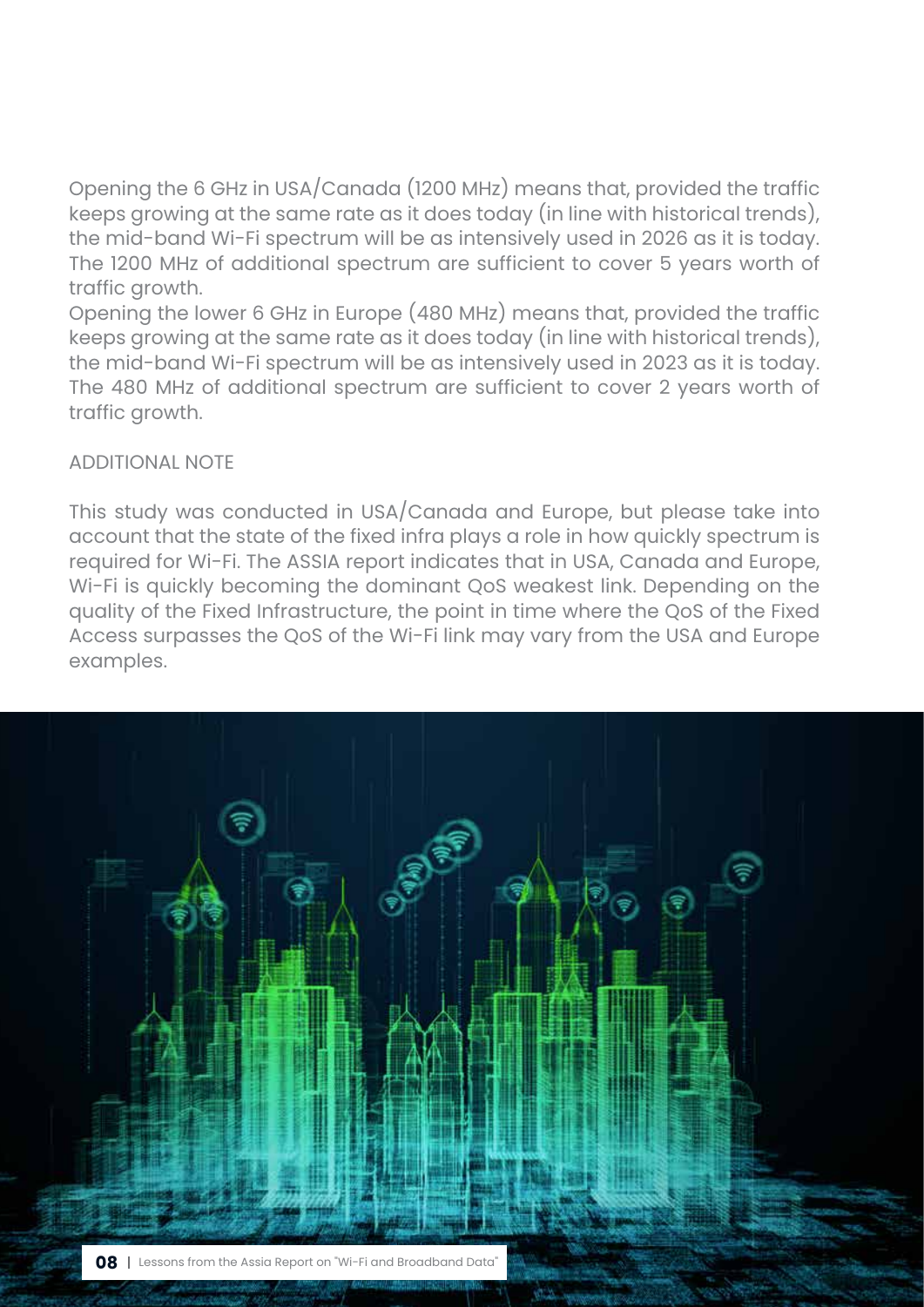### **CONCLUSION**

ASSIA's State of Wi-Fi Report provides precise information about the traffic delivered over Wi-Fi Access Points, as well as clear indication that further increase of the Wi-Fi traffic would lead to reduction of the Quality of Experience.

While technology advances and topology evolution can increase the QoS for a given traffic density over a given spectrum, more advanced applications may increase the QoS requirements and therefore lower the acceptable traffic density.

Based on the measurement reports of ASSIA's State of Wi-Fi Report and assuming that:

· The 57-71 GHz band is complementary to the mid-band but will not impact the evolution of the Wi-Fi mid-band traffic,

· In 2021, the vast majority of the mid-band use is in 2.4 and 5 GHz bands, whereas by 2025, the mid band Wi-Fi traffic should be distributed between 2.4, 5 and 6 GHz bands,

· The CAGR of Wi-Fi mid band traffic is assumed constant over 2021-2026, It is possible to estimate the impact of the recent regulatory decision to open the 6GHz band to Wi-Fi in USA/Canada and Europe.

The USA/Canadian decision to open 1200 MHz in the 6 GHz band to Wi-Fi provides room for 5 years worth of additional traffic growth without degradation of the QoS. In other words, USA/Canadian regulators adopted 6 GHz decision securing sufficient Wi-Fi spectrum for the next 5 years.

The European decision to open 480 MHz in the 6 GHz band to Wi-Fi provides room for 2 years worth of additional traffic growth without degradation of the QoS. In other words, European regulators adopted 6 GHz decision securing sufficient Wi-Fi spectrum for the next 2 years.